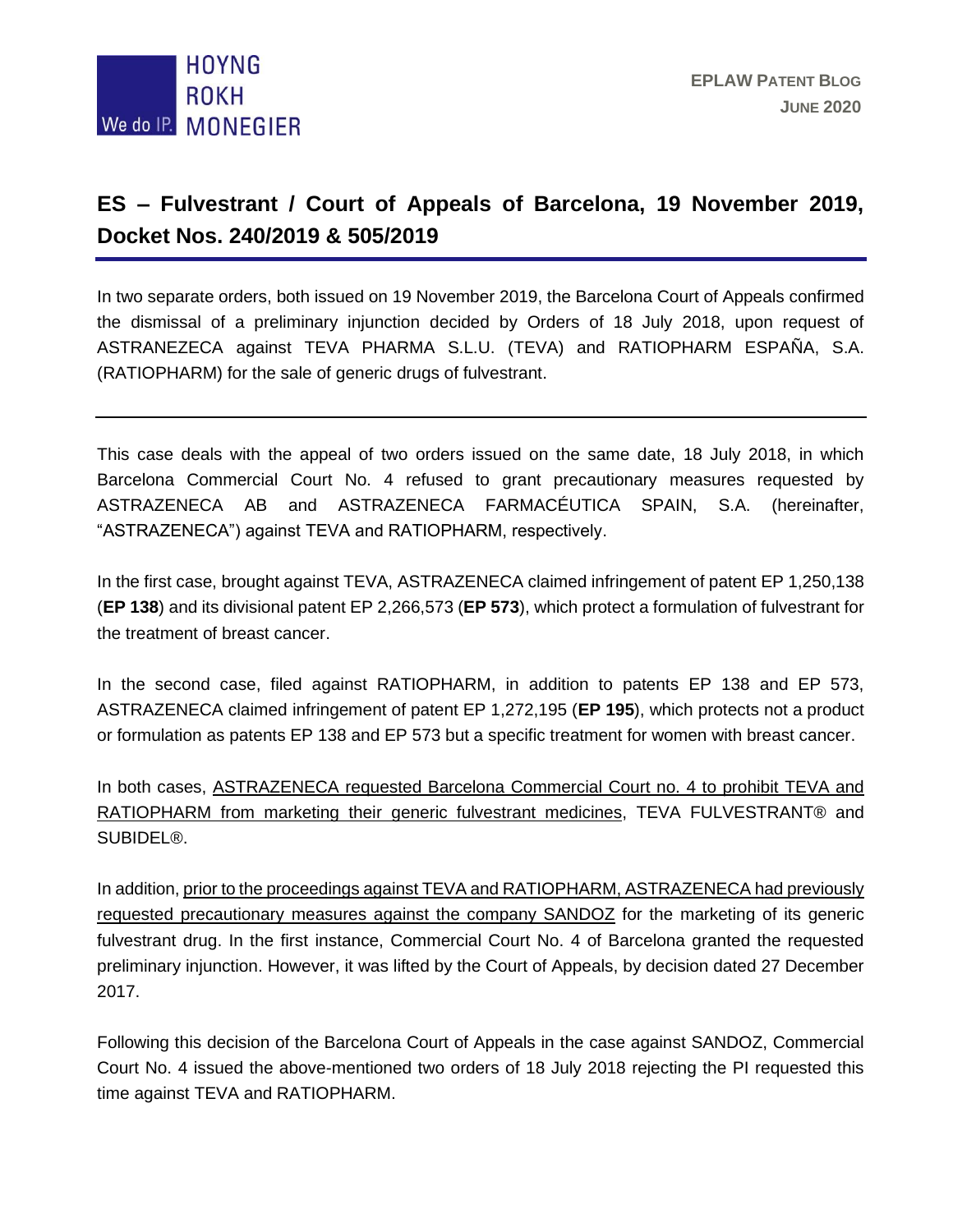In both orders, this first instance Court concluded that there was no appearance of good standing (*fumus boni iuris*) with respect to the validity of the patents at stake. The Court considered, on the one hand, that patents EP 138 and EP 573 were presumably invalid for lack of inventive step and, on the other hand, that patent EP 195 would be invalid for lack of novelty.

Upon appeal, Barcelona Court of Appeals, before going on to assess the appearance of good standing (the strength of the patents in terms of their validity and appearance of infringement), referred to the requirement of danger in the delay (*periculum in mora*).

## **Danger of delay** *(periculum in mora)*

In cases of preliminary injunctions requested to refrain the launch of generic drugs, Spanish Courts usually consider that this requirement of *periculum in mora* is met because the "imminent" infringement –caused by the imminent launch of the generic drug– may cause severe reductions on the price of reference drugs. Thus, by granting a preliminary injunction, this harmful situation can be avoided pending issue of a judgment on the merits.

However, in the present case the Court of Appeals took note of the fact that there was no longer any danger of the price of ASTRAZENECA's medicine FALSODEX® being affected, since there were other companies already marketing generic medicines in Spain based on fulvestrant (including SANDOZ, against which the same Court of Appeals lifted the injunction in December 2017).

The Court of Appeals considered that ASTRAZENECA had already lost its de facto exclusivity on the fulvestrant product and that it could no longer be in a position to recoup this exclusivity, even if the appeal was upheld.

Therefore, with regard to the "expulsion" of ASTRAZENECA'S FALSODEX® product from the market, the Court of Appeals stated that although the setting of the reference price of the generic drug undoubtedly put at risk the effectiveness of the possible final judgment upholding ASTRAZENECA's claim, this risk could no longer be eliminated by the adoption of precautionary measures now.

## **Appearance of good right (***fumus boni iuris)*

The appearance of good right is, along with the danger in the delay, the other main requirement for the granting of precautionary measures in Spain.

In the present case, with the aim of analysing whether this requirement was met, the Court of Appeals of Barcelona first stated that the examination of both requirements should be carried out by weighing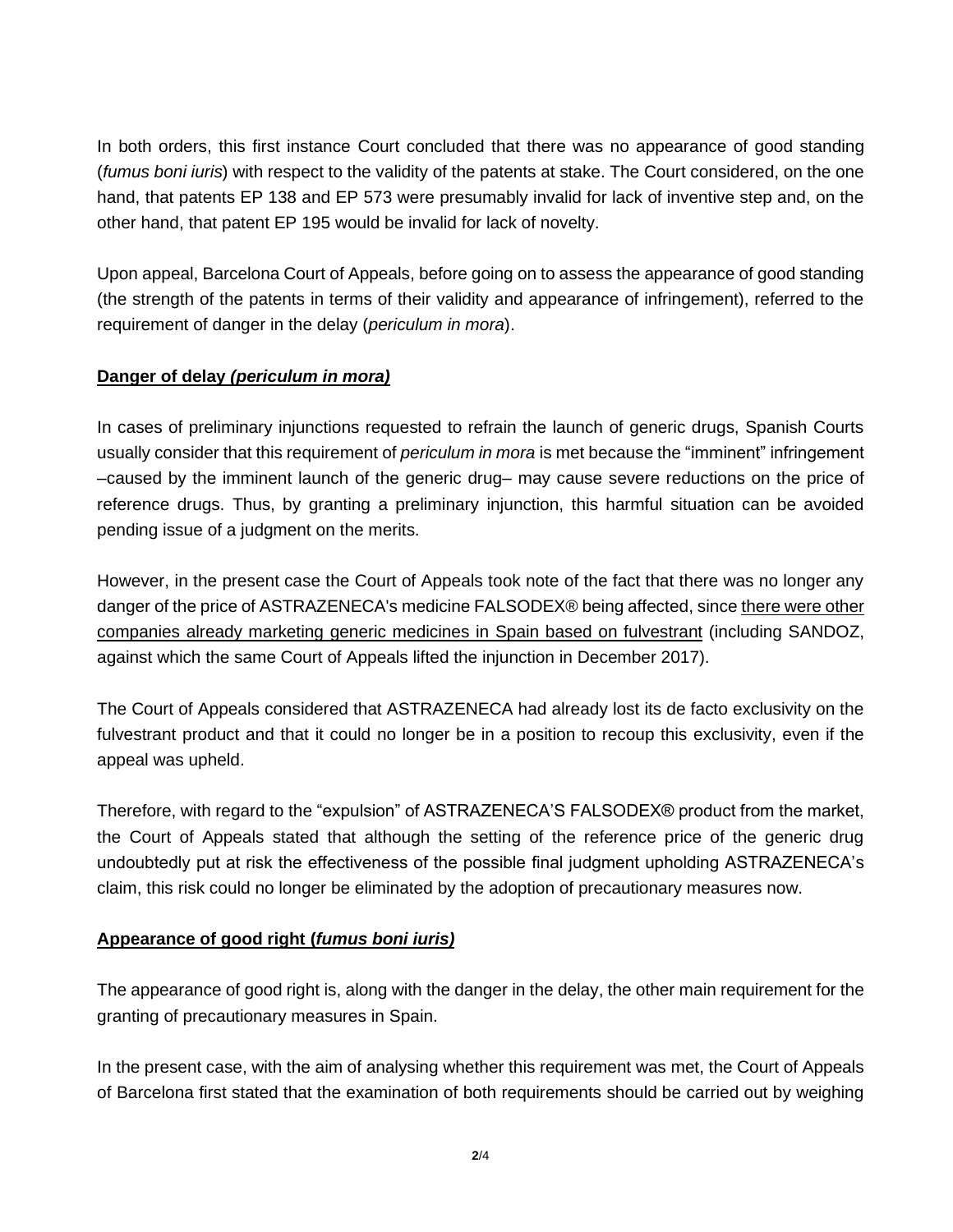one with each other: that is, the greater *periculum in mora*, the greater laxity when assessing the appearance of good right and vice versa, the lower the danger in delay, the greater the strength of the appearance of good right shall be.

In the present circumstances, given that danger in delay was not very strong, only if the plaintiff's appearance of good right were to become very clear, precautionary measures could be granted.

However, this was not the case as the Court of Appeals of Barcelona considered that there were serious doubts about the validity of ASTRAZENECA's patents.

Regarding patent EP 573, the Court of Appeals noted that although the Board of Appeals of the EPO declared in a resolution issued on 24 January 2019 –that is, during the course of the appeal proceedings– that patent EP 573 met patentability requirements, it did so by analysing a different prior art. The Court also took into account what was decided by foreign courts, which, for the most part, considered that the patent was invalid and, in particular, the German Supreme Court and the Milan Court, which in decisions issued after the resolution of the EPO Board of Appeals also declared that patent EP 573 was invalid.

Furthermore, with regard to patent EP 138, there was a previous Order dated 27 December 2017 (issued in previous PI proceedings against SANDOZ) by which this same Section 15 of the Court of Appeals of Barcelona concluded that patent EP 138 was *prima facie* invalid for lack of inventive step.

Therefore, in view of the above, the Court of Appeals of Barcelona concluded that there was not enough appearance of good right, and in particular not to such an extent as to compensate the lack of *periculum in mora*.

For all the above reasons, the Court confirmed the dismissal of the precautionary measures agreed by orders of 18 July 2018.

## **Preliminary injunction based on use patent EP 195**

Finally, only in the case filed against RATIOPHARM, ASTRAZENECA also invoked use patent EP 195 projecting a specific fulvestrant treatment for women with breast cancer whose previous treatment with an aromatase inhibitor and tamoxifen had failed ("*Use of fulvestrant in the preparation of a medicament for the treatment of a patient with breast cancer who previously has been treated with an aromatase inhibitor and tamoxifen, and has failed with such previous treatment*").

In this case ASTRAZENECA requested, on the one side, a PI against the marketing of RATIOPHARM's medicine SUBIDEL® based on patents EP 138 and EP 573 and, on the other side (and now based on